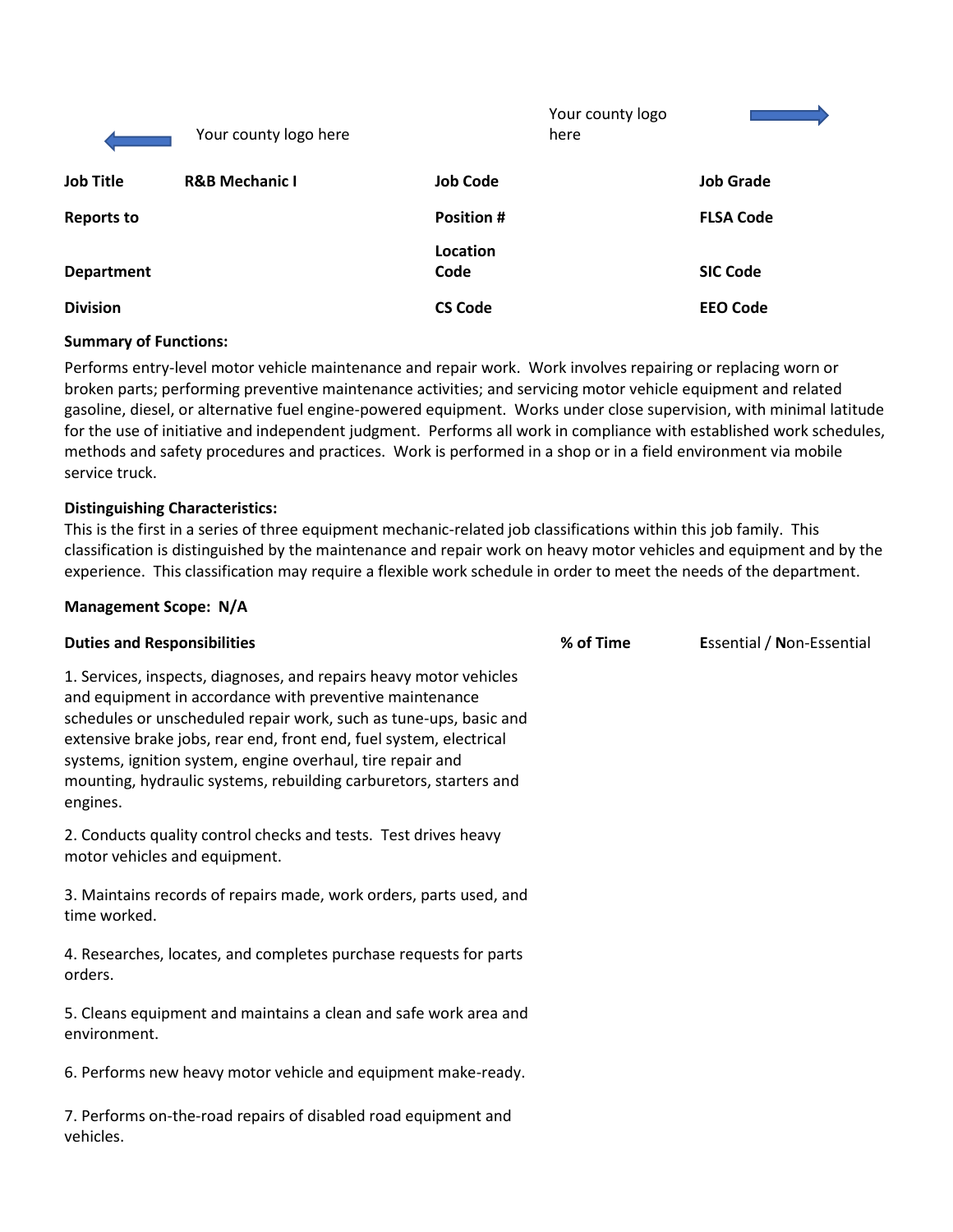8. Cleans and maintains vehicles, heavy equipment, tools, diagnostic equipment, and garage.

9. Maintains a safe work area and environment.

10. Performs other job-related duties as assigned.

# **Minimum Qualifications**

Education, Experience and Training:

Graduation from an accredited high school or GED Program. Two (2) years of work related experience **OR**

Any combination of education and experience that has been achieved and is equivalent to the stated education and experience and required knowledge, skills, and abilities sufficient to successfully perform the duties and responsibilities of this job.

# Licenses, Registrations, Certifications, or Special Requirements:

Must possess and maintain a valid state driver's license with an acceptable driving history. May requires Texas vehicle inspector license. Requires FEMA NICS 100, 200, 700 and 800 certifications.

# Preferred:

- \* Welding experience.
- \* Automotive Service Excellence (ASE) Certification.
- \* Two (2) years of diesel engine experience, training, or Certification.

# **Knowledge, Skills & Abilities:**

## **Knowledge of:**

\* Methods, equipment, materials, and tools used in repairing heavy motor vehicles and equipment.

\* Federal, State, Local and County applicable laws, rules, regulations, guidelines; and applicable automotive/ equipment standards and procedures.

## **Skill in:**

- \* Using and caring for equipment, tools and materials.
- \* Applying proper and applicable safety practices, procedures and regulations.
- \* Working with others, including on a team.
- \* Explaining problems in simple non-technical language.
- \* Calculating estimates of time, labor and quantities of materials needed.
- \* Diagnosing problem to repair or replace.
- \* Both verbal and written communication.